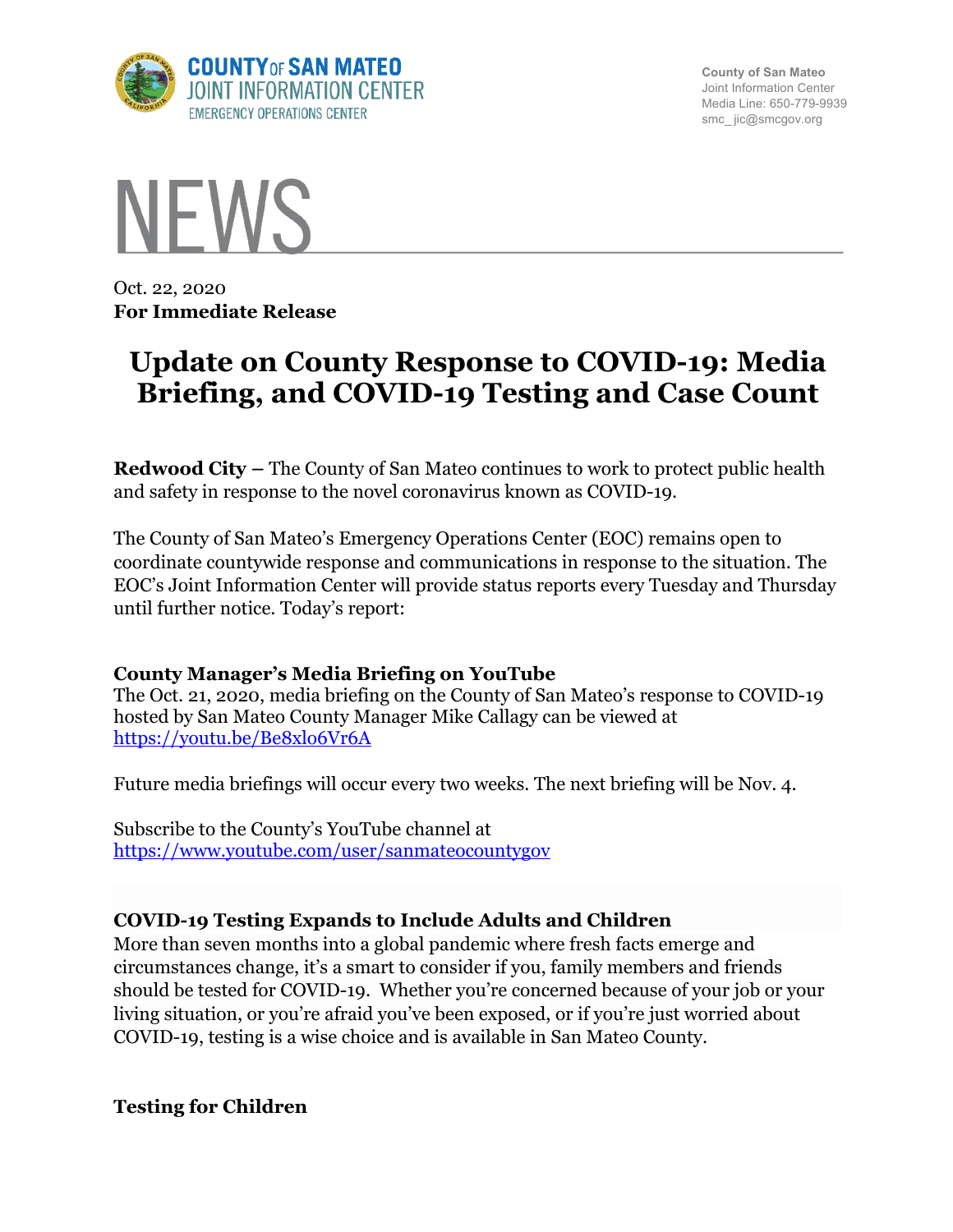The County and its testing partner Curative Inc. are offering no-cost, selfadministered oral swab COVID-19 testing for children age 5 and older at the San Mateo County Event Center.

Testing is open by appointment to all families that live in San Mateo County with children ages 5 and older. Appointments for the drive-through testing are available weekdays from 1 to 8 p.m. and can be made here.

### **Adult Testing**

Testing for COVID-19 is available to everyone 18 and older who lives or works in San Mateo County regardless of symptoms or increased risk of exposure. The COVID-19 diagnostic test is safe, easy and at no-cost to you regardless of which testing site you choose.

Information on testing options, including at the San Mateo Event Center and at neighborhood mobile sites in San Mateo County, can be found at https://www.smcgov.org/testing.

#### **San Mateo County Event Center Testing**

The San Mateo County Event Center Testing, which has the greatest testing capacity in San Mateo County at 1,000 tests per day, is open from 8 a.m. to 3 p.m. Tuesdays through Saturdays. To see testing availability and make an appointment, up to seven days in advance, visit **Project Baseline**.

Testing for children five and older now in the Curative-operated lane as referenced above. Appointments are available **online**.

### **Mobile Testing**

Testing at sites served by a mobile operation is available Monday through Friday. See the schedule below for Oct. 23 - 28 and make an appointment up to seven days in advance at Project Baseline.

## **North Fair Oaks, Oct. 23, 8 a.m. – 3 p.m.**

Stanford Parking Lot 2685 Bay Road

### **Half Moon Bay, Oct. 26, 8 a.m. – 3 p.m.**

Our Lady of the Pillar 565 Kelly Avenue

### **San Bruno, Oct. 27 & 28, 8 a.m. – 3 p.m.**

The Church of Jesus Christ of Latter-day Saints 975 Sneath Lane